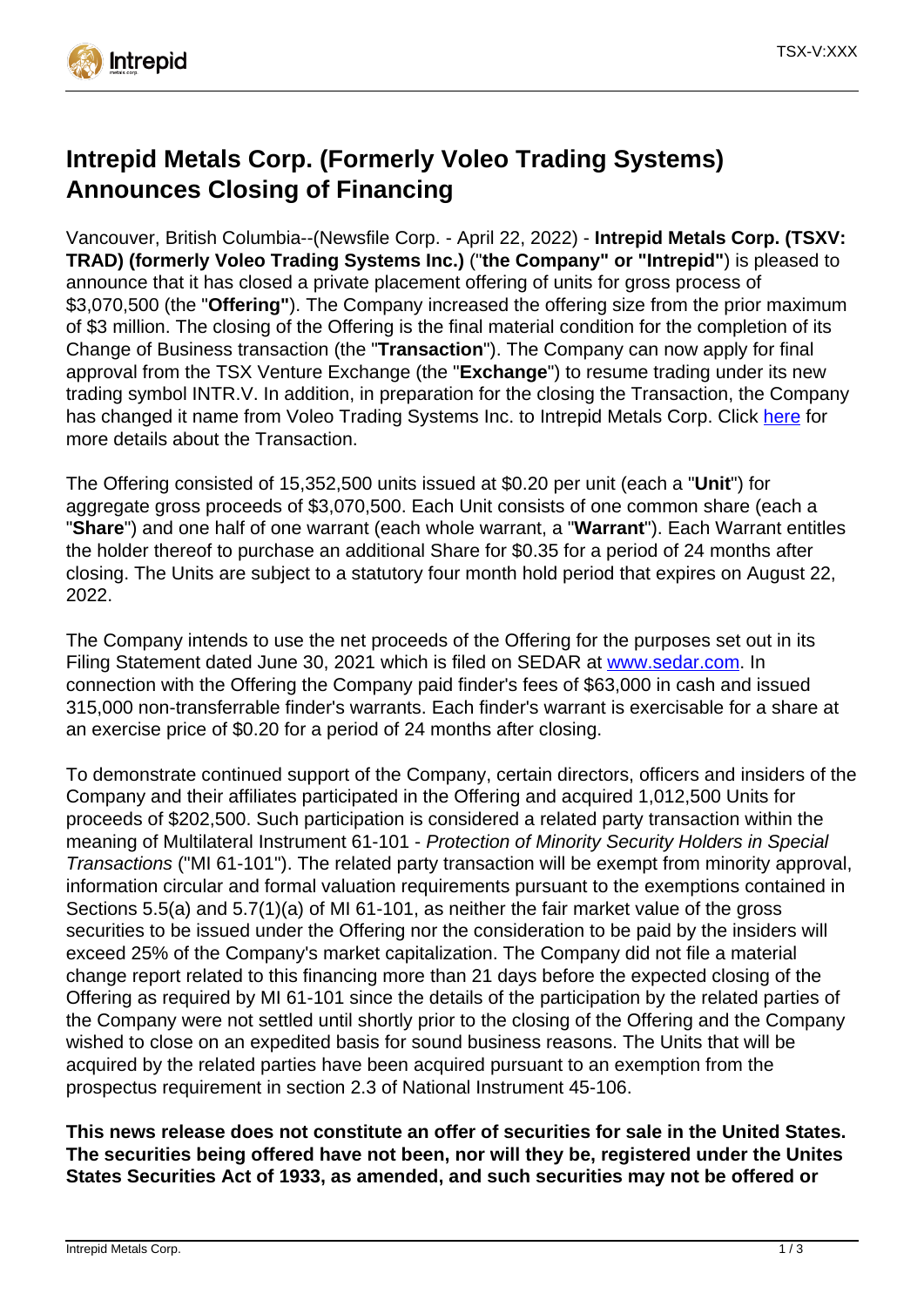

## **sold within the United States absent U.S. registration or an applicable exemption from U.S. registration requirements.**

## **Additional Information**

Trading in the common shares of the Company on the Exchange will remain halted until such times as the requirements of the Exchange are met.

Completion of the Transaction is subject to a number of conditions, including but not limited to, Exchange acceptance and if applicable, disinterested shareholder approval. Where applicable, the Transaction cannot close until the required shareholder approval is obtained. There can be no assurance that the transaction will be completed as proposed or at all.

Investors are cautioned that, except as disclosed in the management information circular or filing statement to be prepared in connection with the Transaction, any information released or received with respect to the Transaction may not be accurate or complete and should not be relied upon. Trading in the securities of Intrepid Metals Corp. should be considered highly speculative.

The TSX Venture Exchange Inc. has in no way passed upon the merits of the proposed transaction and has neither approved nor disapproved the contents of this news release.

### **About Intrepid Metals Corp.**

For more information on the Company, please visit [www.intrepidmetals.com.](https://www.newsfilecorp.com/redirect/7ex4KcZMWM)

### **ON BEHALF OF THE INTREPID BOARD**

### **"Mark Morabito" Chair**

For further information please contact:

Investor Relations +1-604-681-8030 [info@intrepidmetals.com](mailto:info@intrepidmetals.com)

#### **Cautionary Note Regarding Forward-Looking Information**

Certain statements contained in this release constitute forward-looking statements and forward-looking information (collectively referred to herein as "forward-looking statements") within the meaning of applicable Canadian securities laws. Such forward-looking statements relate to: (i) removal of conditions relating to the completion of the Transaction; (ii) use of proceeds from the Offering; and (iii) receipt of TSXV approval of the Transaction.

All statements other than statements of historical fact may be forward-looking statements. Such forwardlooking statements are often, but not always, identified by the use of words such as "anticipate",